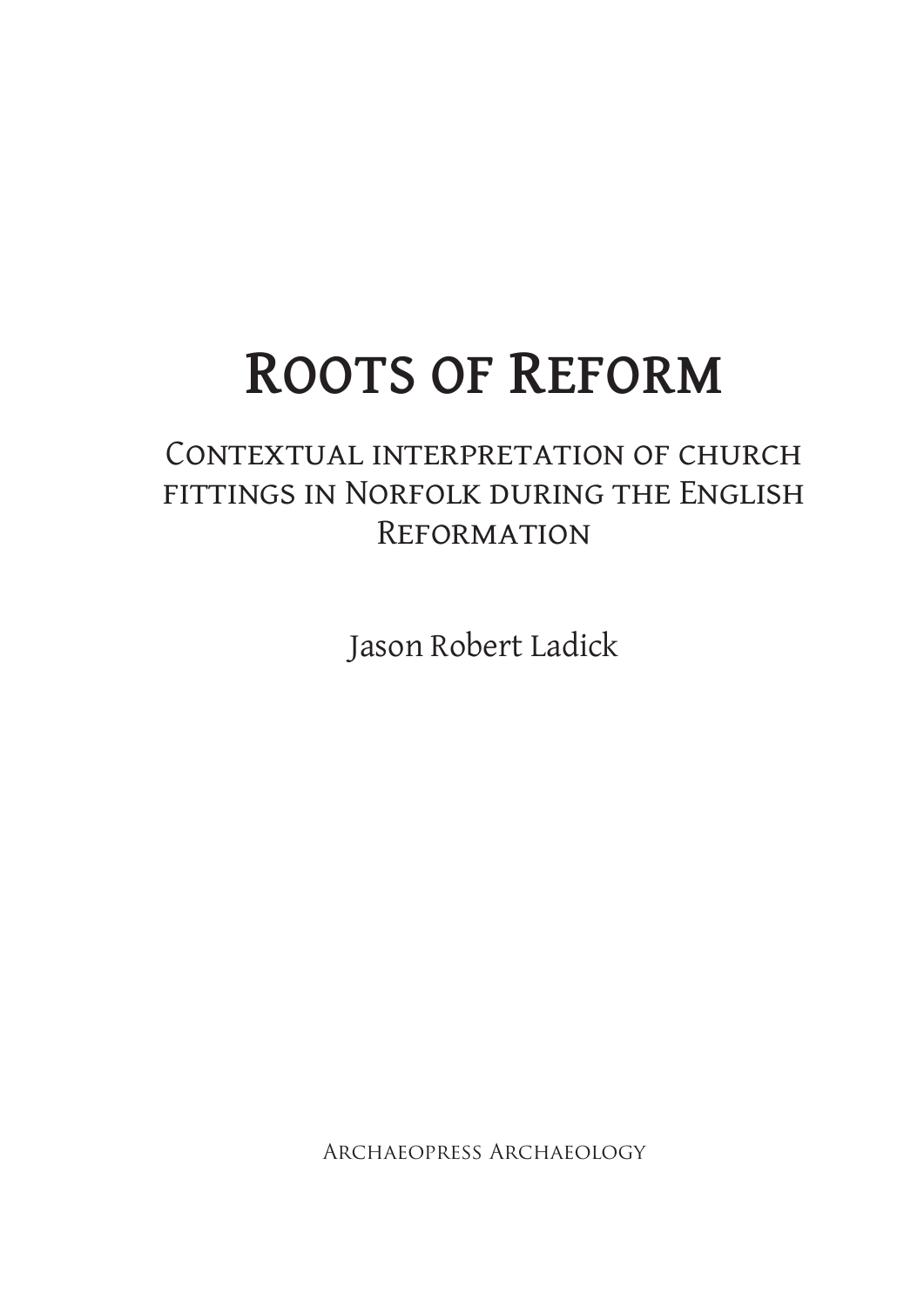

Archaeopress Publishing Ltd Summertown Pavilion 18-24 Middle Way Summertown Oxford OX2 7LG

www.archaeopress.com

ISBN 978-1-78969-766-7 ISBN 978-1-78969-767-4 (e-Pdf)

© Jason Robert Ladick and Archaeopress 2021

Cover: Crucifixion with scratched out donors. St. Andrew's Chapel, Norwich Cathedral Norwich Cathedral, the West Front

All rights reserved. No part of this book may be reproduced, or transmitted, in any form or by any means, electronic, mechanical, photocopying or otherwise, without the prior written permission of the copyright owners.

This book is available direct from Archaeopress or from our website www.archaeopress.com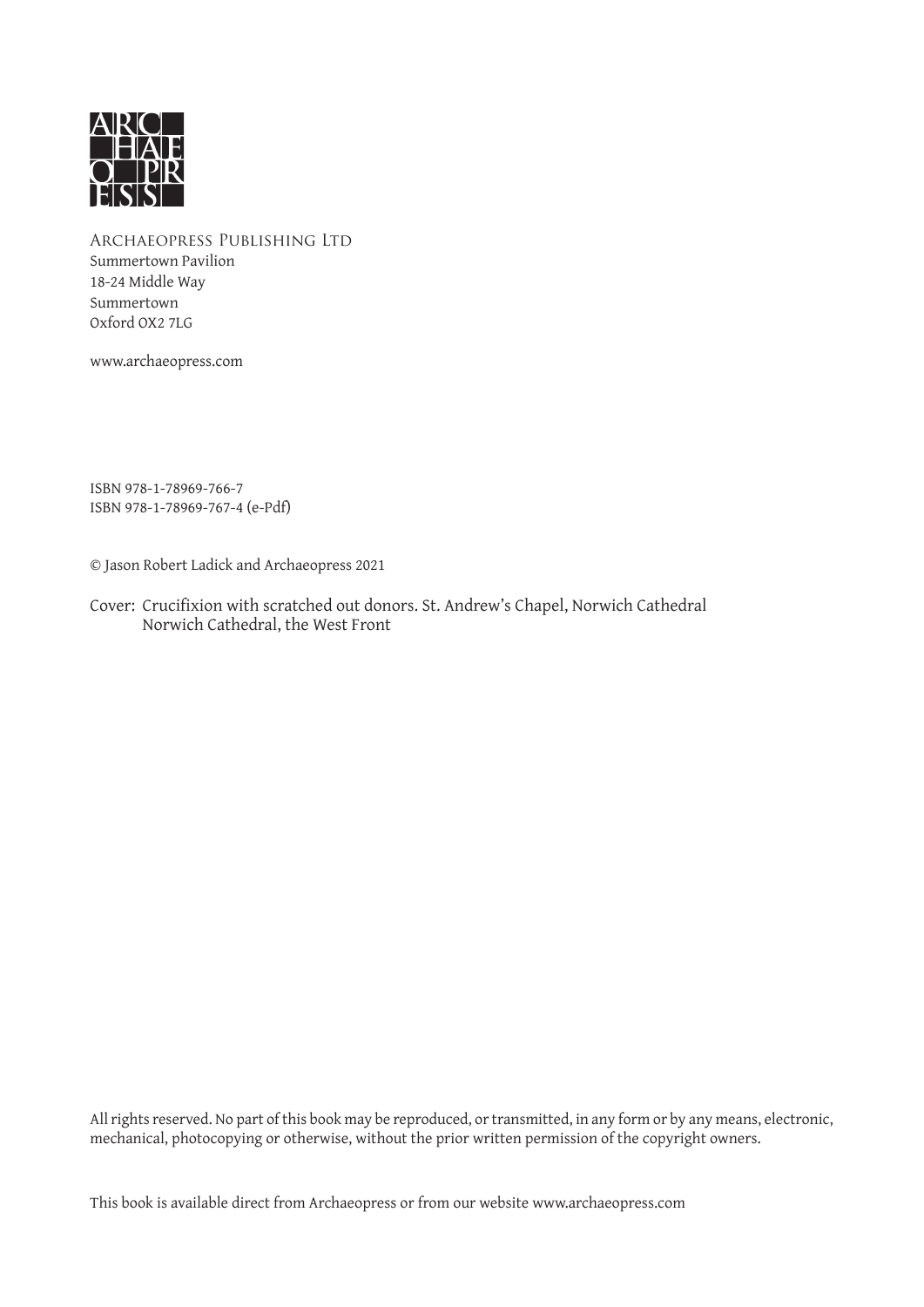### Contents

| .27 |
|-----|
|     |
|     |
|     |
|     |
|     |
|     |
|     |
|     |
|     |
|     |
|     |
|     |
|     |
|     |
|     |
|     |
|     |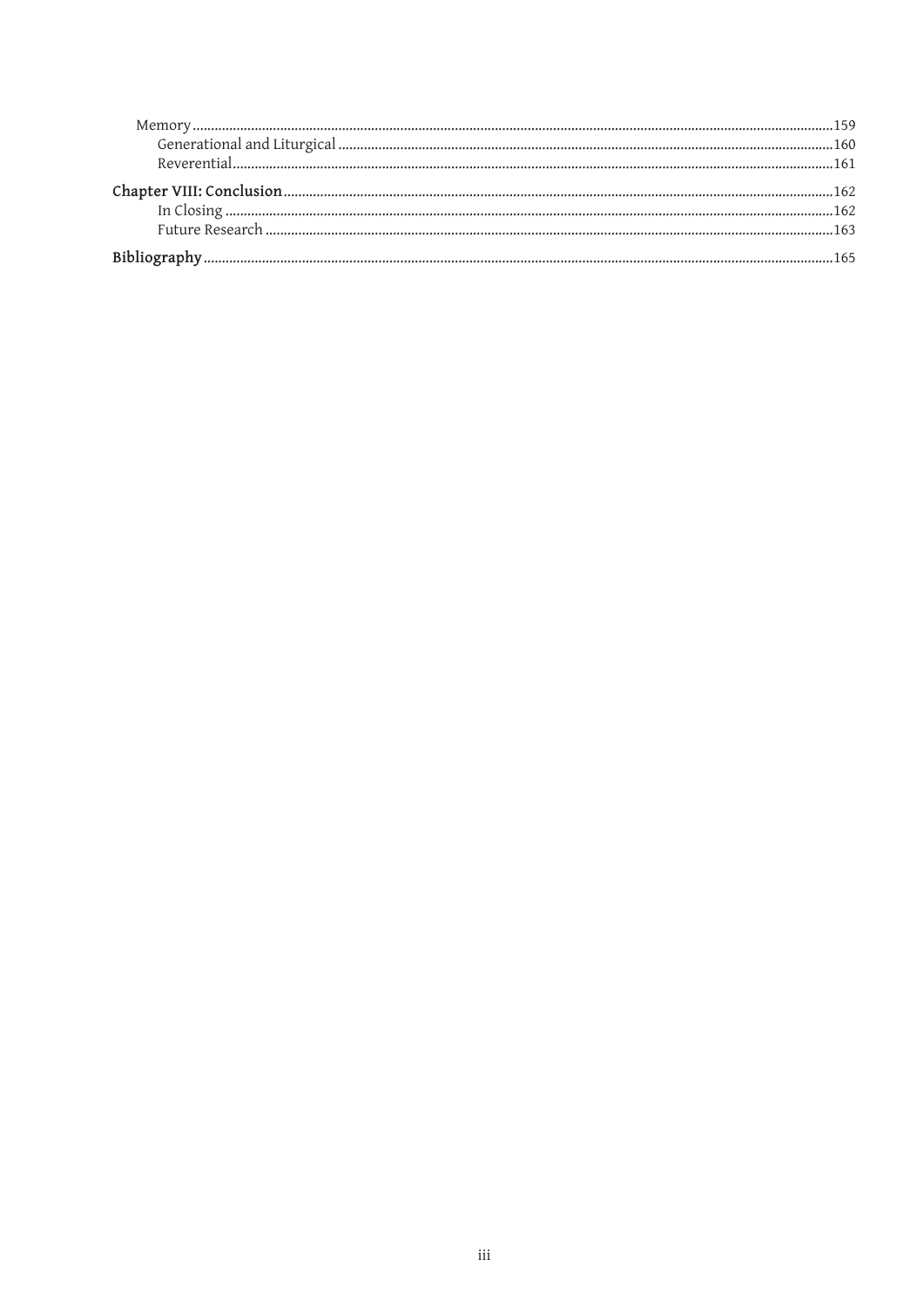#### **Acknowledgement**

I would like to thanks those who contributed to my personal growth as a scholar: Dr. Seth Armus of St. Joseph's College, who trained me as a historian; David Guillfoyle, who helped me develop as a field archeologist; and to Dr. Jane Clay, for her encouragement, friendship and editing talents.

The fieldwork for this study would not have been possible without the aid of the librarians at the Norfolk Heritage Centre at the Norfolk and Norwich Millennium Library, and the staff and caretakers at the various parishes churches surveyed.

I would also like to express my immense gratitude to my graduate school mentor, Ms Deirdre O'Sullivan of the University of Leicester for her guidance and support throughout this entire process. In addition, I would like to thank Dr. Christopher King of the University of Nottingham, who encouraged me to explore the parish churches in Norfolk and inspired me to continue the research I began under his tutelage.

This work would have been inconceivable without the support and patience of my family, friends, and professional colleagues. Finally, I want to thank my wife, Christina, for her love and dedication throughout this entire process. Our dichotomy of faith helped keep this research alive and vibrant, as the divisions of the sixteenth and seventeenth century are reconciled within the life we are building together.

*All photographs have been taken and edited by the author unless otherwise stated.*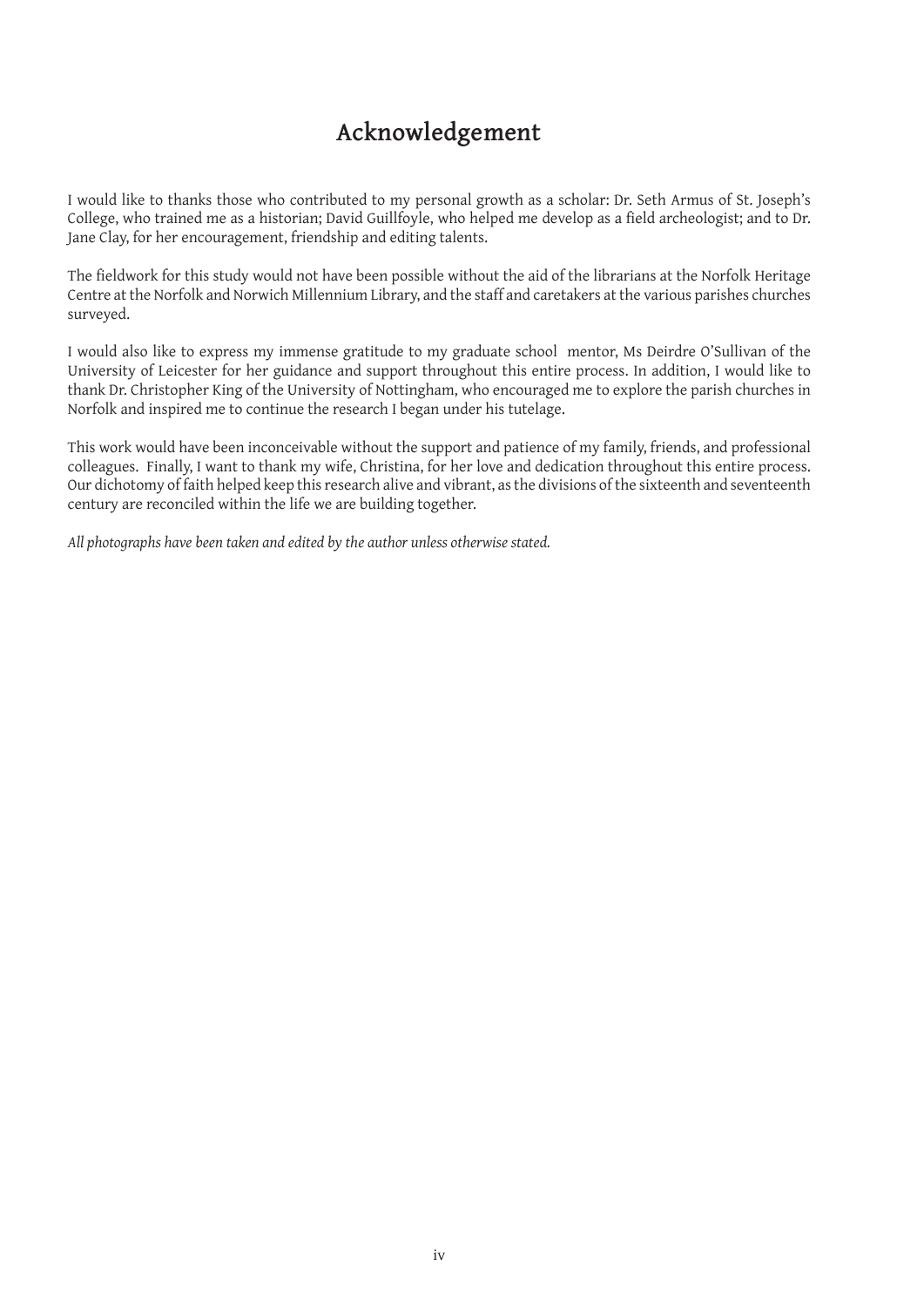#### **Chapter I: Introduction**

The English Reformation can be defined as a cataclysmic series of occurrences that shattered the medieval landscape and established the primordial framework for a modern western society. The religious and political upheaval, instigated by the House of Tudor, brought about socioeconomic innovation while redefining cultural expectations in regards to both identity and authority. While historians have fiercely debated if these actions were an unwelcome imposition, or reflected the emerging will of the realm, the reality cannot be disputed that England underwent a decisive break with papal authority and the Roman Catholic Church during the sixteenth century. What can be contested is to what extent the Church of England was successful in establishing a genuinely Protestant nation in the model of continental Calvinism, Lutheranism and Zwinglianism.

The consequences of this transition during the sixteenth century would unfold in the following century against the backdrop of a new royal dynasty, as the Stuarts met the challenges of sovereignty, finances, religion, foreign policy and local control. Within this chronological context, this study will provide new insight into the causes of the Reformation, while gauging the effectiveness of its success by the Restoration of the monarchy in 1660.

While the English Reformation has often been the domain of historians, due to the expansive collection of documentary sources available during the period, archaeology can contribute to this discussion by assessing the variances in religious inclinations held by both the ruling class and commonality. Religious structures, including parish and cathedral churches, retain a vast wealth of material that existed or was created, throughout the period in review. Church fittings, defined as any furnishings or fixtures, all possess a religious purpose through either their liturgical function or chosen decorative motifs. An evaluation of the material record should not succumb to the temptation to draw conclusions based solely on the evidence for destruction, as the extreme acts of iconoclasm is one of the hallmarks of Reformation archaeology. Instead, a thorough appraisal of medieval survivals and early modern innovations provides an even richer context by revealing the real attitudes towards Reformation in practice, rather than principle. Furthermore, it will offer a glimpse into local dynamics that may have influenced parishioners to either take action themselves or allow external forces to disrupt, destroy or seize the physical trappings and valuables of *their* churches.

Archaeology is also capable of supplementing the historical record in regards to the evolving sense of sacrality. The widespread 'erosion of the sacred' compromised the medieval ideals of spatial holiness within consecrated buildings. Also, the secularization of religion's monopoly on charity, education, and healthcare played a significant role in engineering the archetype of the modern state.

This study utilizes both an archaeological approach and the written record to simultaneously challenge and augment earlier historiographies of the English Reformation through an extensive research of fittings surviving in parish churches across the county of Norfolk in the area of East Anglia, located in the East of England. The material record considered includes both medieval furnishing and fixtures and early modern innovations up 1660. This research is both timely and felicitous as the current state of affairs sees a country experiencing the consequences of withdrawing from a sociopolitical institution that transcends European borders in favor isolationist nationalism.

This work incorporates five research questions, which will be outlined and expanded in the following chapter in greater detail, designed to answer the central inquiries of how the Reformation happened and to what extent it succeeded. The endurance and creation of church fittings during this period were intimately tied to the prevailing theology of the Reformation, with both iconographic ornamentation and liturgical function being the two most crucial factors. Concurrently, the role of sacrality within the consecrated domain of a church will be examined through the placement, or removal, of such fittings.

This work is arranged as follows:

**Chapter II** outlines the research questions and methodological approaches used to interpret church fittings and assess their role in identity and authority in urban and rural Norfolk during, and beyond, the English Reformation, with the 1534 Act of Supremacy and 1660 Restoration serving as chronological boundaries for early modern refittings.

**Chapter III** will provide both a literature review designed to offer proper context for this study. This